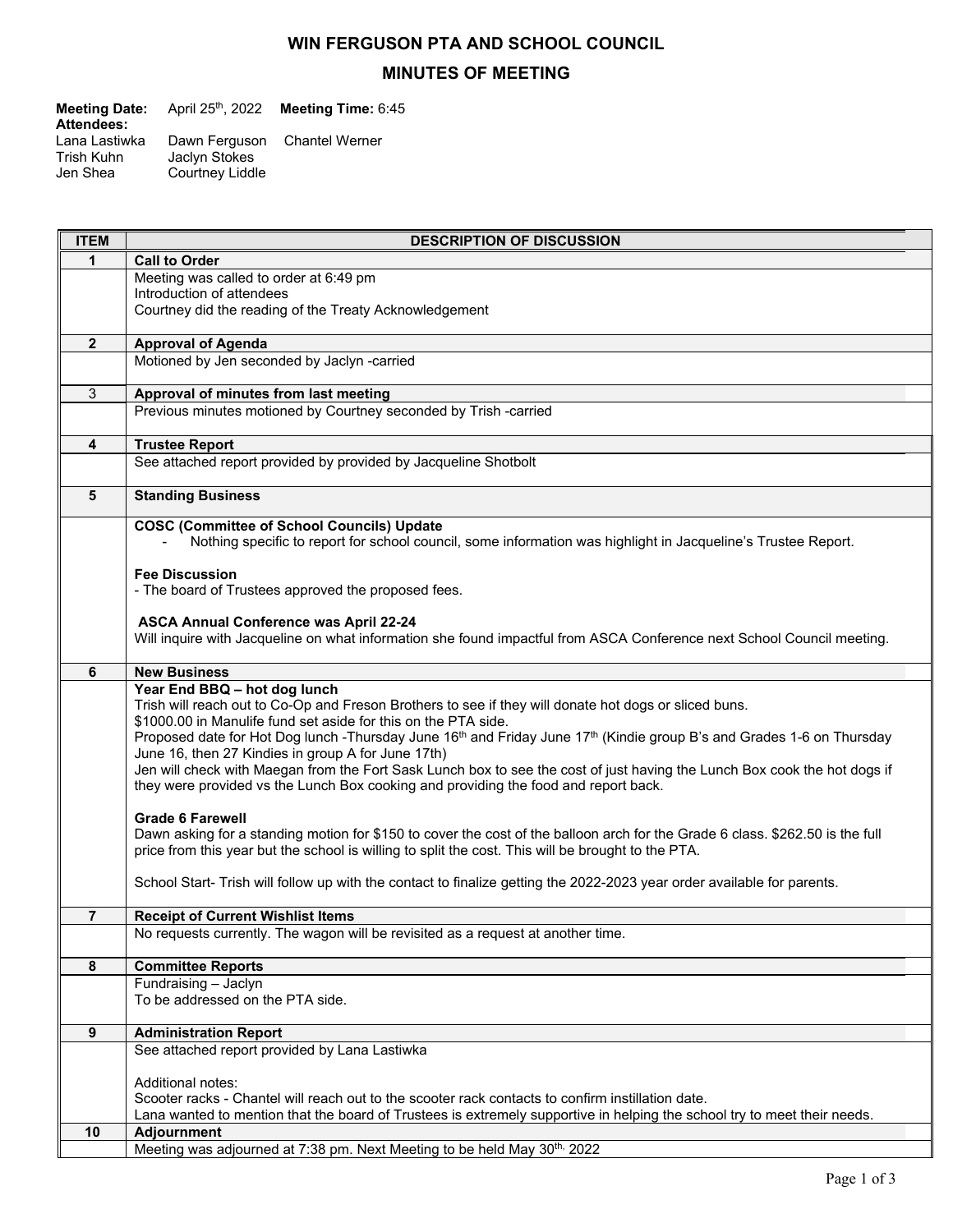## **WIN FERGUSON PTA**

## **MINUTES OF MEETING**

**Meeting Date:** April 25, 2022 **Meeting Time:** 6:45PM **Attendees:** 

Trish Kuhn Jaclyn Stokes Jen Shea Courtney Liddle

Lana Lastiwka Dawn Ferguson Chantel Werner

| <b>ITEM</b>    | <b>DESCRIPTION OF DISCUSSION</b>                                                                                                                                                                                                                             |
|----------------|--------------------------------------------------------------------------------------------------------------------------------------------------------------------------------------------------------------------------------------------------------------|
| $\mathbf{1}$   | <b>Call to Order</b>                                                                                                                                                                                                                                         |
|                | Meeting was called to order at 7:38 PM                                                                                                                                                                                                                       |
| $\overline{2}$ | <b>Approval of Agenda</b>                                                                                                                                                                                                                                    |
|                | Agenda was motioned by Courtney, seconded by Jaclyn -carried                                                                                                                                                                                                 |
| $\overline{3}$ | Approval of minutes from last meeting                                                                                                                                                                                                                        |
|                | Previous minutes were motioned by Courtney, seconded by Jen-carried                                                                                                                                                                                          |
| 4              | <b>Treasurer's Report</b>                                                                                                                                                                                                                                    |
|                | Online banking administrator is Jared Gratrix.                                                                                                                                                                                                               |
|                | Jared provided the report, Trish presented the report on his behalf.<br>Month end financials as of March 31st, 2022                                                                                                                                          |
|                | General Account: \$15,414.54                                                                                                                                                                                                                                 |
|                | Casino Account: \$7,069.05                                                                                                                                                                                                                                   |
|                | Manulife Account: \$3,954.43                                                                                                                                                                                                                                 |
|                |                                                                                                                                                                                                                                                              |
|                | <b>Available Balance as of today is:</b><br>General Account: \$15,199.93. Note - that \$6,101.65 of this is to be used for math resources as stated from the math-a-                                                                                         |
|                | thon.                                                                                                                                                                                                                                                        |
|                | Our PTA website is up for renewal on May 28th with a cost of \$131.76. We currently have a standing motion of \$225.00 to<br>cover this cost. \$1,108.00 has been allocated for half the cost to purchase and install a 20-scooter rack. This leaves us with |
|                | \$915.28 of available funds.                                                                                                                                                                                                                                 |
|                | Casino Account: \$7,069.05. Note - \$2,069.05 is available funds                                                                                                                                                                                             |
|                | Manulife Account: \$3,954.43                                                                                                                                                                                                                                 |
| 5              | <b>Old Business</b>                                                                                                                                                                                                                                          |
|                |                                                                                                                                                                                                                                                              |
|                | 5.1 Bringing Hot Lunch back for the remainder of the 2021/2022 school year?                                                                                                                                                                                  |
|                | Hot Lunch is back for April and May dates. First Hot Lunch will be April 26 <sup>th</sup> and then another on May 16 <sup>th</sup> , 2022.                                                                                                                   |
|                | Reminder: Cut off for ordering is 1 week before the date of the lunch.                                                                                                                                                                                       |
|                | 5.2 Spell-A-Thon for 2022-2023 School Year. Do we want to plan this now?                                                                                                                                                                                     |
|                | This will be brought up next meeting to include Bill Korec in the discussion.                                                                                                                                                                                |
|                |                                                                                                                                                                                                                                                              |
|                | 5.3 Track and Field Day Support?                                                                                                                                                                                                                             |
|                | There is a committee, but there is no date set at this time.                                                                                                                                                                                                 |
|                | Dawn motioned for \$100.00 from PTA to cover freezes for track and field day. Courtney seconded- carried                                                                                                                                                     |
| 6              | <b>New Business</b>                                                                                                                                                                                                                                          |